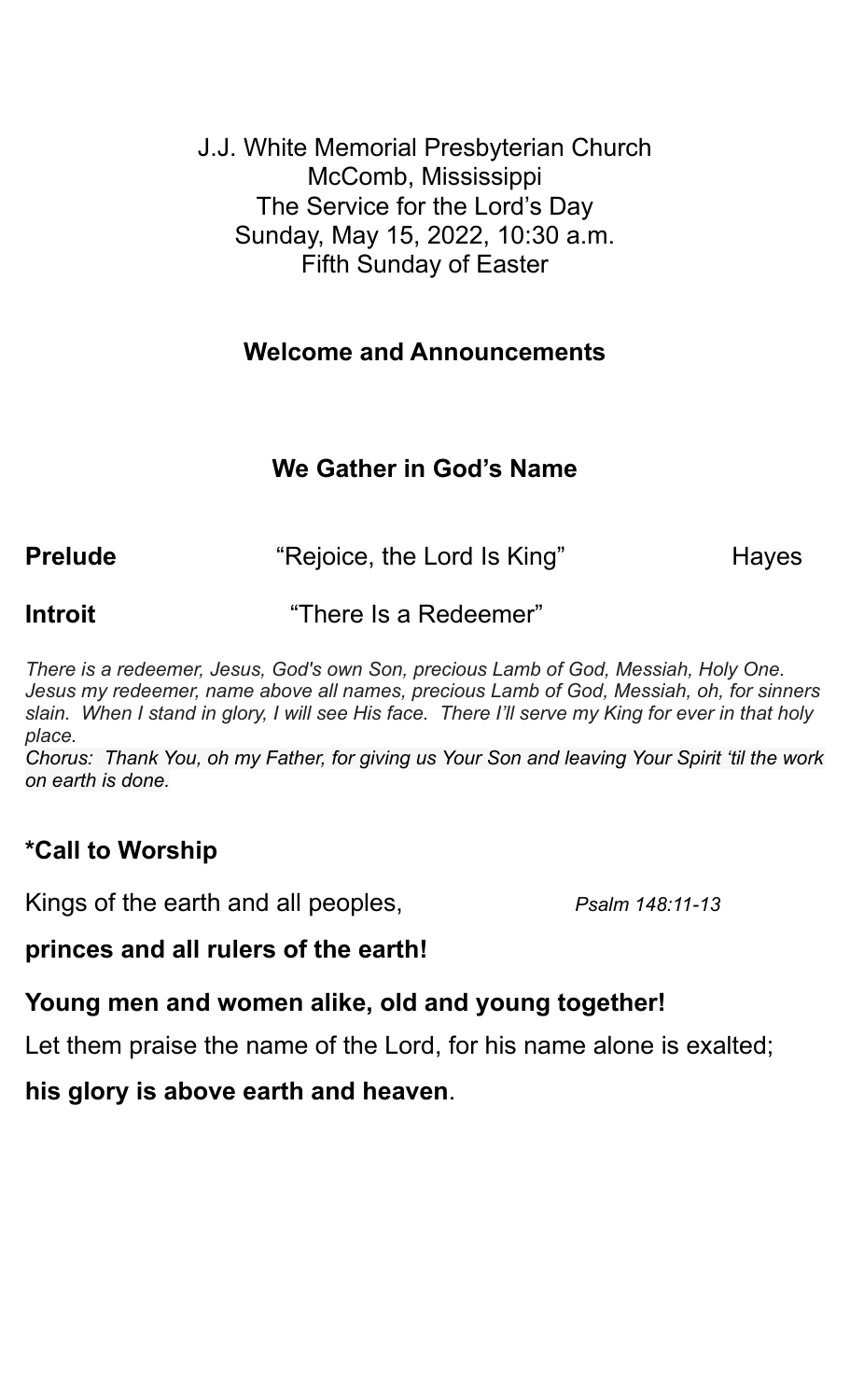**Surprising God, in the resurrection of Jesus Christ you make all things new. Long ago you called your church to a love beyond all social and cultural differences and gave them the gift of your Holy Spirit to open their hearts to enact such love. Give us that same spirit of openness, that we too might discern new directions in our day for your dream to reconcile and heal all creation. In Jesus' name we pray. Amen.**

# **\*Hymn 509 "O, How I Love Jesus" (verses 1, 2, 4)**

### **Call to Confession**

Trusting in the love of God to make all things new, let us confess our sin to God and our neighbor.

### **Prayer of Confession**

**God of mercy, your command to love one another across all differences opens us to new horizons, yet we often respond with fear and judgment that hinders your goal for humanity. Forgive our sins, we pray, and give us a true repentance that leads to life for all creation. We pray in Jesus' name. Amen.**

# **Assurance of Forgiveness**

God's promises are trustworthy and true; your sins are forgiven. **Thanks be to God!** Now may the peace of Christ be with you all. **And also with you!** Amen.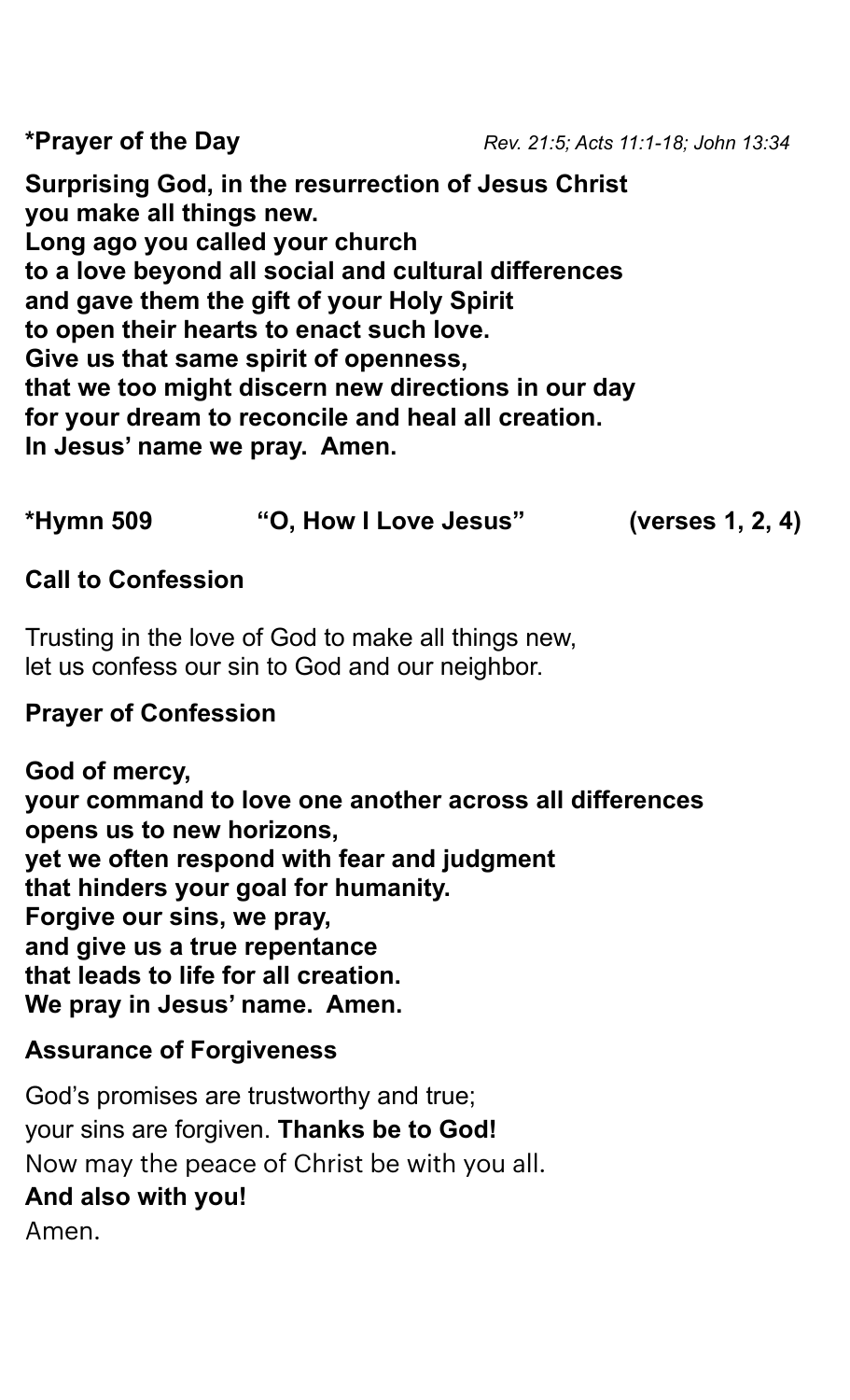# **We Hear God's Word**

# **Special Music**  The "Blessings" Story Claire Lowe, vocalist; Jennifer Sanders, pianist

We pray for blessings, we pray for peace, comfort for family, protection while we sleep. We pray for healing, for prosperity, we pray for Your mighty hand to ease our suffering. All the while, You hear each spoken need yet love is way too much to give us lesser things, 'cause what if your blessings come through raindrops, what if Your healing comes through tears, what if a thousand sleepless nights are what it takes to know You're near, what if trials of this life are Your mercies in disguise?

We pray for wisdom, Your voice to hear. We cry in anger when we cannot feel You near. We doubt your goodness, we doubt your love, as if every promise from Your Word is not enough.

All the while, You hear each desperate plea as long as we have faith to believe. When friends betray us, when darkness seems to win, we know that pain reminds this heart that this is not our home. What if my greatest disappointments or the aching of this life, is the revealing of a greater thirst this world can't satisfy, what if trials of this life; the rain, the storms, the hardest nights, are your mercies in disguise?

### **A Prayer for Guidance as We Hear God's Word**

| <b>Scripture</b> | Acts 11:1-18<br>John 13:31-35 |                               |
|------------------|-------------------------------|-------------------------------|
| <b>Sermon</b>    | "Living Love"                 | the Reverend Chris Richardson |

*\****An Affirmation of Faith** *from A Brief Statement of Faith*

**We trust in Jesus Christ, fully human, fully God. Jesus proclaimed the reign of God: preaching good news to the poor and release to the captives, teaching by word and deed and blessing the children, healing the sick and binding up the brokenhearted, eating with outcasts, forgiving sinners, and calling all to repent and believe the gospel. Unjustly condemned for blasphemy and sedition,**

**Jesus was crucified, suffering the depths of human pain and giving his life for the sins of the world.**

**God raised this Jesus from the dead, vindicating his sinless life, breaking the power of sin and evil,**

**delivering us from death to life eternal.**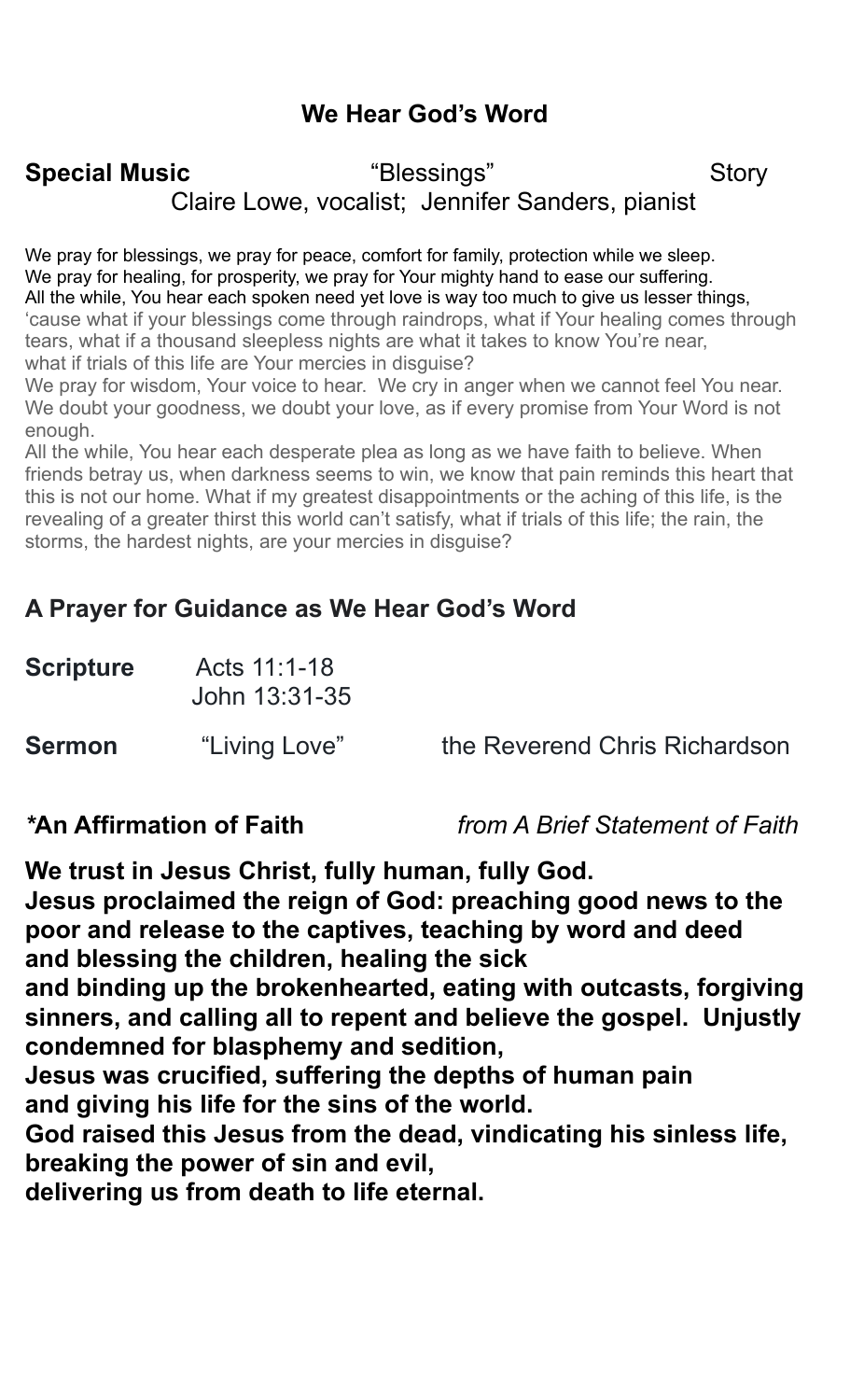**\*The Gloria Patri Glory be to the Father and to the Son and to the Holy Ghost. As it was in the beginning, is now, and ever shall be, world without end. Amen! Amen!** 

**\*Hymn 538 "I Need Thee Every Hour"**

### **Offertory Sentence**

God dwells among us making all things new. Let us participate in this new creation by offering our gifts to God.

**Offertory** "Day By Day" Rouse

### **\*Doxology**

**Praise God from whom all blessings flow. Praise him all creatures here below. Praise him above ye heavenly hosts. Praise Father, Son, and Holy Ghost.**

\***Prayer of Thanksgiving**

**Prayers of the People**

# **We Go in God's Name**

| <b>*Hymn 708</b>                                                                                | "Blest Be the Tie That Binds" | (verses $1 & 4$ ) |
|-------------------------------------------------------------------------------------------------|-------------------------------|-------------------|
| Charge                                                                                          |                               |                   |
| Jesus has loved us so that we may love others.<br>Go forth in peace to love and serve the Lord. | John 13:34                    |                   |

# **Benediction**

.

May God who has made you a new creation give you the grace to grow in faith, hope, love. and justice.

**Postlude • The "God Will Take Care of You" Keveren** 

تحاصي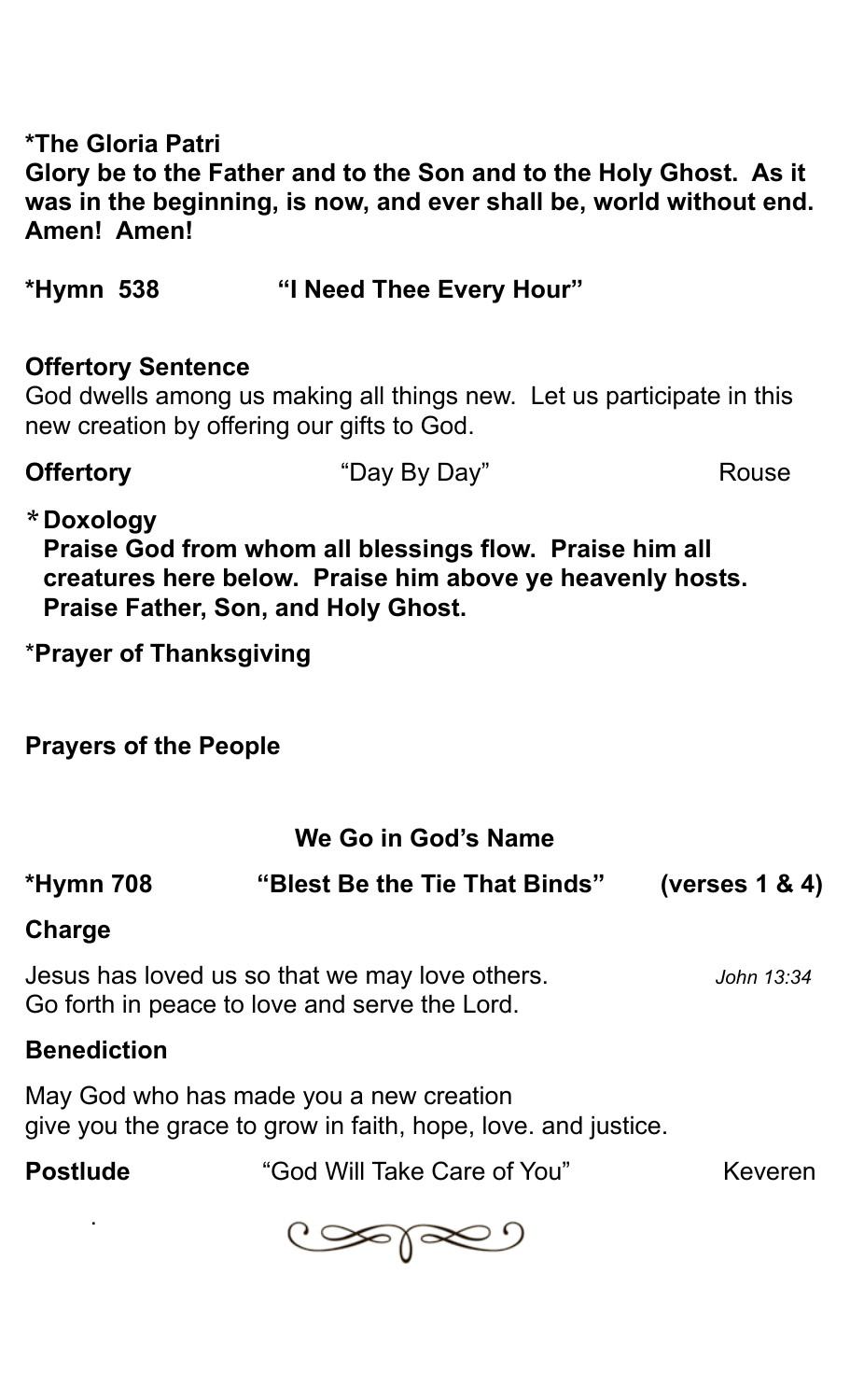### **This Week at J. J. White Memorial Presbyterian Church**

| Sunday | $9:00 \text{ am}$ | <b>Breakfast in the Ewell Martin Room</b> |
|--------|-------------------|-------------------------------------------|
|        |                   | 9:30 am Sunday School                     |
|        |                   | 10:00 am Choir Rehearsal                  |
|        | 10:30 am Worship  |                                           |
|        |                   | Wednesday 7:15 am Men's Prayer Breakfast  |

### **Last Week's Record**

5/8/22 Attendance - 44 here; 92 views on Facebook 5/8/22 Offering - \$4810

### **Welcome**

We are happy to welcome all who worship with us in the sanctuary today. We also welcome those who join us online. We are especially glad to welcome visitors. Please join us again soon!

### **Welcome to the Reverend Chris Richardson**

Rev. Chris Richardson works part time as a chaplain for Hospice Ministries and is an elder in full connection in the UMC. She is a graduate of Duke Divinity School. Chris has lived in Pike County since getting married to her husband Kevin in 2004. They have three children: Colin, Brooke and Emma.

# **Congratulations to Conner Simmons**

Congratulations to Conner Simmons – Class of 2022. He graduated from Parklane Academy on May 6!

### **The Session Meets Today**

The Session of J.J. White Memorial meets today at 2:00 in the Ewell Martin Room. The Reverend Dr. Joan Gandy will serve as Moderator.